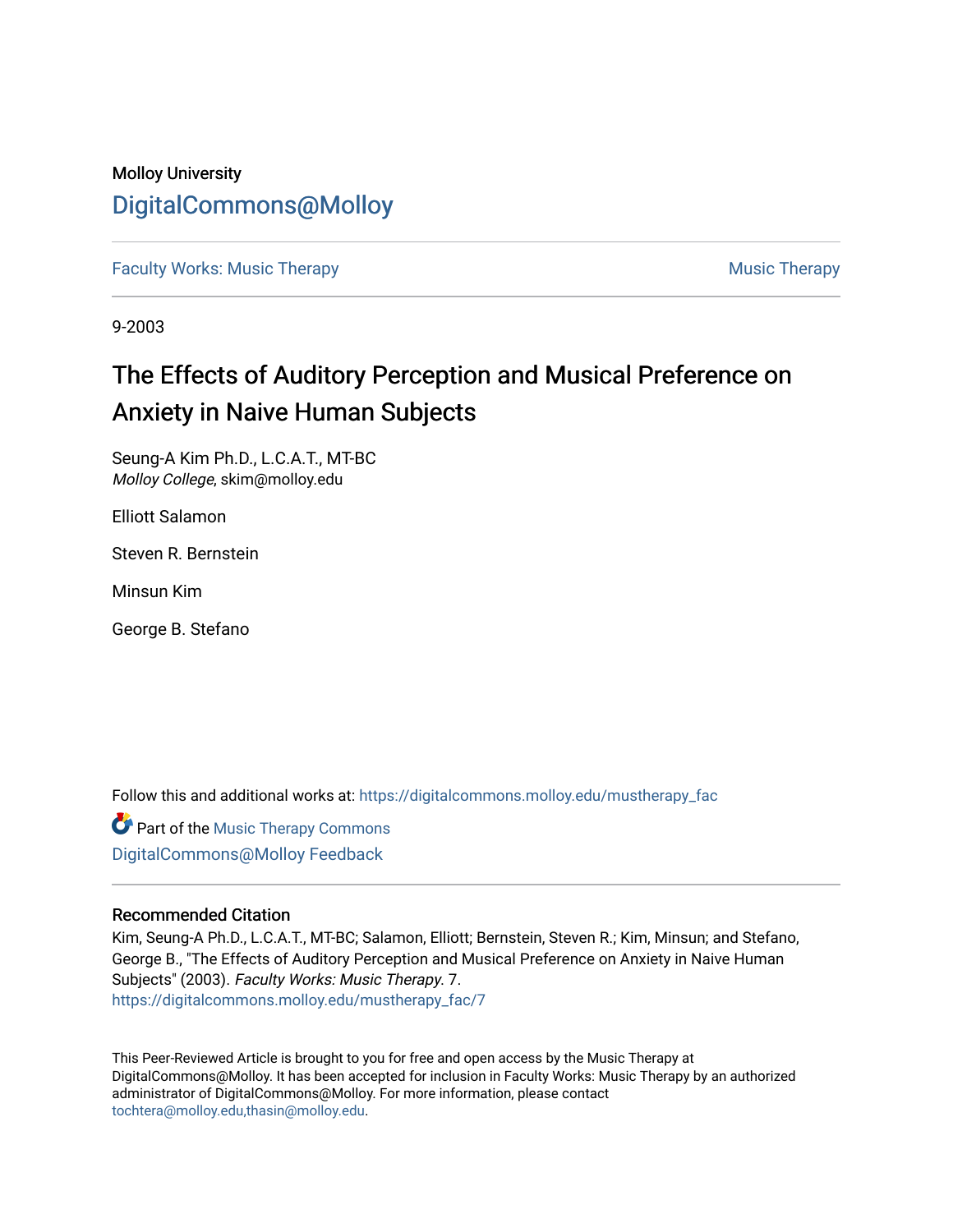| <b>Received: 2003.07.01</b><br><b>Accepted: 2003.07.01</b><br><b>Published: 2003.09.08</b> | The effects of auditory perception and musical<br>preference on anxiety in naive human subjects                                                                                                                                                                                                                                                                                                                                                                                             |
|--------------------------------------------------------------------------------------------|---------------------------------------------------------------------------------------------------------------------------------------------------------------------------------------------------------------------------------------------------------------------------------------------------------------------------------------------------------------------------------------------------------------------------------------------------------------------------------------------|
| <b>Authors' Contribution:</b><br><b>A</b> Study Design<br><b>B</b> Data Collection         | Elliott Salamon <b>WARDER</b> , Steven R. Bernstein <b>WARDER, Seung-A. Kim WARD, Minsun Kim WAR</b> ,<br>George B. Stefano <sup>III</sup>                                                                                                                                                                                                                                                                                                                                                  |
| <b>G</b> Statistical Analysis<br>D Data Interpretation                                     | The Long Island Conservatory, 1125 Willis Avenue, Albertson, NY 11507, U.S.A.                                                                                                                                                                                                                                                                                                                                                                                                               |
| Manuscript Preparation<br><b>El</b> Literature Search<br><b>G</b> Funds Collection         | Source of support: The LISMA Foundation in part supported this work.                                                                                                                                                                                                                                                                                                                                                                                                                        |
|                                                                                            | <b>Summary</b>                                                                                                                                                                                                                                                                                                                                                                                                                                                                              |
| <b>Background:</b>                                                                         | The use of music as a method of relieving anxiety has been studied extensively by researchers<br>from varying disciplines. The abundance of these reports focused on which genre of music<br>best aided in the relief of stress. Little work has been performed in the area of auditory pref-<br>erence in an attempt to ascertain whether an individual's preferred music type aids in their<br>anxiety reduction at levels greater than music that they have little or no propensity for. |
| <b>Materials/Methods:</b>                                                                  | In the present report we seek to determine whether naive human subjects exposed to music<br>of their preference show a decrease in anxiety, as measured by systolic and diastolic blood<br>pressure values. We furthermore contrast these values to those obtained during non-pre-<br>ferred music listening.                                                                                                                                                                               |
| <b>Results:</b>                                                                            | We found statistically significant reduction of anxiety levels only when subjects were exposed<br>to their preferred musical selections.                                                                                                                                                                                                                                                                                                                                                    |
| <b>Conclusions:</b>                                                                        | Students participating in the study already had knowledge of what genre of music would best<br>relax them. It is our belief, that within the general population, many people do not have this<br>self understanding. We conclude that music therapy may provide a mechanism for this self-<br>understanding and subsequently help alleviate anxiety and stress.                                                                                                                             |
| key words:                                                                                 | music • preferred music • anxiety • stress • music therapy                                                                                                                                                                                                                                                                                                                                                                                                                                  |
| <b>Full-text PDF:</b>                                                                      | http://www.MedSciMonit.com/pub/vol_9/no_9/3919.pdf                                                                                                                                                                                                                                                                                                                                                                                                                                          |
| <b>Word count:</b><br><b>Tables:</b>                                                       | 1264<br>-                                                                                                                                                                                                                                                                                                                                                                                                                                                                                   |
| <b>Figures:</b><br><b>References:</b>                                                      | 4<br>13                                                                                                                                                                                                                                                                                                                                                                                                                                                                                     |
|                                                                                            |                                                                                                                                                                                                                                                                                                                                                                                                                                                                                             |
|                                                                                            |                                                                                                                                                                                                                                                                                                                                                                                                                                                                                             |
|                                                                                            |                                                                                                                                                                                                                                                                                                                                                                                                                                                                                             |
|                                                                                            |                                                                                                                                                                                                                                                                                                                                                                                                                                                                                             |
| <b>Author's address:</b>                                                                   | Dr. George B. Stefano, The Long Island Conservatory, 1125 Willis Avenue, Albertson, NY 11507, U.S.A.,<br>email: liconservatory@hotmail.com                                                                                                                                                                                                                                                                                                                                                  |

WWW. $\mathbf{MEDSCIMONIT. COM}$ Clinical Research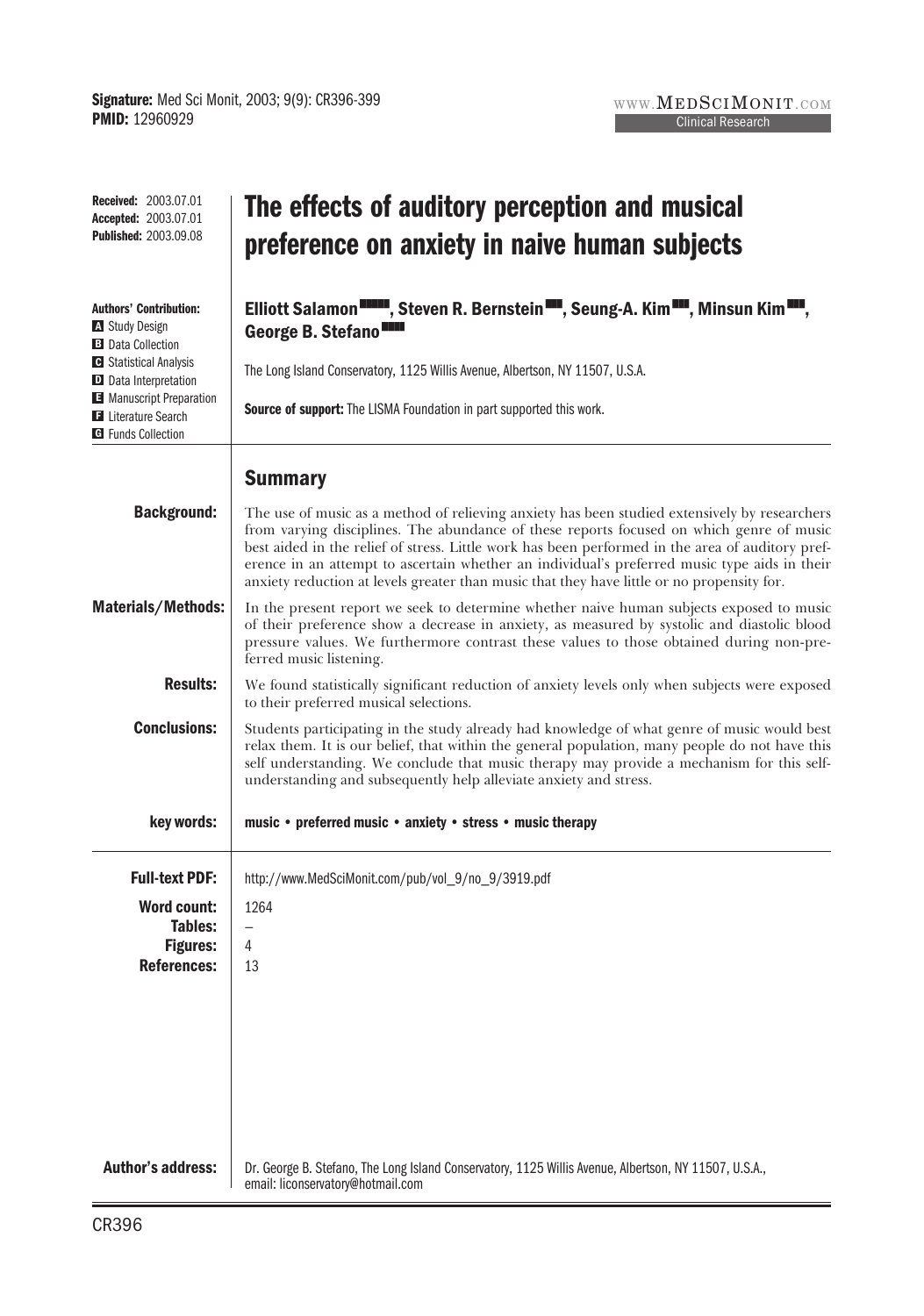#### **BACKGROUND**

When music is defined within a theoretical framework, it is best to refer to its physical definition as the production of varying pitches inside a rhythmic framework. It has long been known that this simple harmonic motion can have an abundance of psychological and physical effects [1,2]. From the moment an auditory stimulus is perceived a cascading series of events is set into motion. Beginning with the compression of air molecules within the external auditory canal and arrival at the tympanic membrane and final translation by the cochlea followed by somatosensory area innervations, music triggers an abundance of psychobiological processes along this traveled route. It is along this route where many of the proposed effects of musical listening have their origins, from the altering of moods by increasing pleasure center neurotransmitters, to the lowering of blood pressure and anxiety reduction by modifying medulla oblongata innervations [3,4].

It is further believed that emotional stress, coupled with a negative mental attitude, can manifest itself in physical form as illness. Since music is linked to the psychobiological state of humans, it is believed that this connection, can be utilized to have a profound impact on relieving pathologies [5–7]. In our study we attempt to explore the nature of this symbiotic relationship between music and pathology relief by exploring the use of music as a means of reducing blood pressure and anxiety. We demonstrate that individuals poses keen knowledge as to which genre of music best relaxes them. We observed a significant decrease in both systolic and diastolic blood pressure when individuals are exposed to their preferred music genre, in stark contrast to their exposure to music of alternate genres which show a slightly elevated blood pressure. In this regard, the present study is in direct corroboration with other studies demonstrating that preferred music can alter blood pressure parameters to a state indicative of relaxation [8,9].

#### MATERIAL AND METHODS

#### **Participants**

A group of 16 subjects ranging in age from 18–30, without any reported health problems were randomly selected from a population of students at the Long Island Conservatory (LIC, Albertson, NY) to participate in this study. These students were predominately of Asian descent and clearly expressed their preference for classical music. Individuals who reported participating in prior experiments of an auditory nature were excused, thus maintaining naivety amongst subjects. Signed consent forms were received from all participants prior to inclusion and the Institutional Review Board at LISMA Foundation, NY, approved the experimental protocol.

#### **Apparatus**

Auditory stimulus was provided by Labtec Spin-45 speakers attached to a Dell Pentium 4 computer running RealOne Player (Version 2.0) via Windows XP operating system. The blood pressure measurements were made

using a Lumiscope comfort line blood pressure monitor (Model 1097), with measurements being made in the classic systolic/diastolic fashion with mmHg as the preferred unit of measurement. The musical selections chosen for this experiment were from the rock band 'ZZ Top' as well as classical selections by Johann Sebastian Bach. The ZZ Top recording used was 'ZZ Top – Greatest Hits' (ASIN: B000002LSV) with the following tracks played in random order; (1) Gimme All Your Lovin' (2) Sharp Dressed Man (3) My Head's in Mississippi. The selections from Bach were taken from 'Bach: For Relaxation' (ASIN: B000003G7C), with the following pieces played in random order; (1) Jesu, Joy of Man's Desiring (2) Suite BWV1012: Allemande (3) Brandenburg Concerto No. 6: Adagio ma non tanto (4) The Well Tempered Clavier, Book 1: Prelude in C (5) Trio Sonata No. 4, BWV1079: Andante (6) Violino solo e Basso l'accompagnato. These pieces were chosen based on pilot studies which indicated that the rock music selected was most contrary to the preferred music and the classical pieces selected were found to be most relaxing, as indicated by the pilot participants, respectively.

#### **Procedure**

We utilized a classic before and after (AB) design. Subjects were randomly assigned to one of two groups with eight participants in each. Each participant was shown to the laboratory individually and asked to sit stationary on a comfortable chair while a blood pressure cuff was placed on their arm in the manner prescribed by the manufacturer. An initial confederate measurement was made with the intention to relax the subject in an effort to ease the apprehension of latter measurements and reduce the incidence of 'white coat hypertension'. Subjects were then told to sit and maintain a relaxed posture for 20 minutes, after such time an initial baseline measurement was made and recorded. This was followed by the playing of 'ZZ Top' rock music or the more desired classical music, dependent on which group the subject was assigned to. The music was played at a comfortable and homogeneous volume level for 20 minutes, upon which time a second measurement was obtained in the above mentioned fashion. Subsequent to treatment all the subjects in the classical music group relayed their enjoyment of the pieces played to the experimenter and reported being in a relaxed state, while subjects in the rock group reported being agitated and despondent of the music selections, thus further substantiating their preference for classical works. All obtained data was transferred to Sigma-Plot and Sigma-Stat (Jandel, San Rafael, CA) for graphic representation and evaluation.

#### **RESULTS**

Four separate paired t tests were used in this analysis in an effort to maintain statistical clarity, examining the before and after systolic and diastolic data obtained from both groups with n=8 for each. For the classical music group the initial mean systolic was *M*=119.875 mmHg with *SD*=5.817, for the post test *M*=112.5 mmHg and *SD*=3.854, *t* (7)=3.477 *p*≤0.01 (p=0.01) (Figure 1). For the diastolic pressure the initial test had a *M*=83.25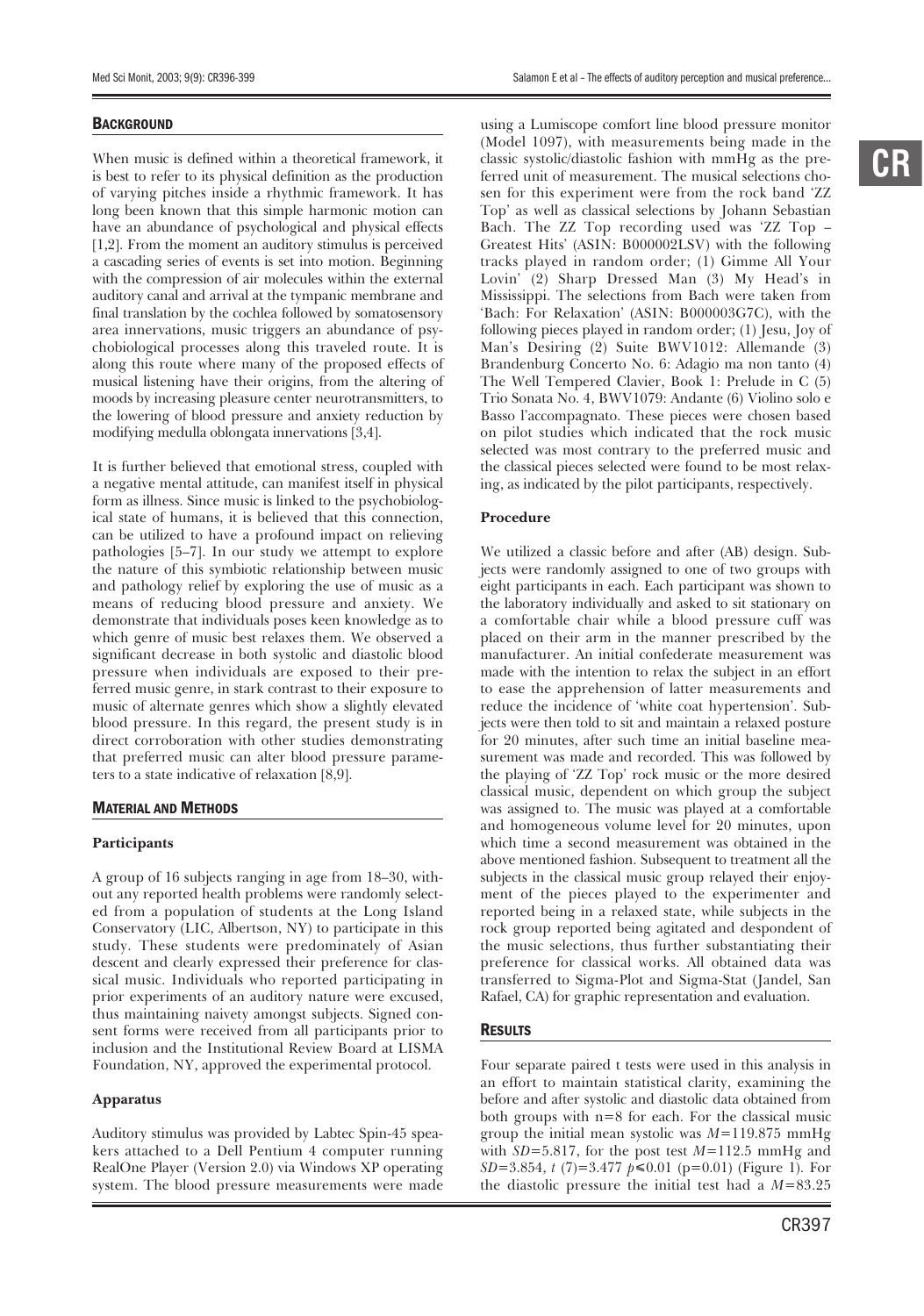

**Figure 1.** Systolic values for before and after classical music listening. The mean 'Before' systolic value with n=8 was 119.875 mmHg (SD=5.817), for the 'After' test we observed a mean of 112.5 mmHg (SD=3.854), yielding significant results. Note the dramatic decrease in systolic pressure subsequent to subjects' exposure to their preferred classical music, a clear indication of relaxation response onset.



**Figure 3.** Systolic values for before and after rock music listening. The mean 'Before' systolic value with n=8 was 109.0 mmHg (SD=9.411), for the 'After' test we observed a mean of 107.875 mmHg (SD=9.978), yielding statistically insignificant results. Note that there is virtually no difference between the before and after measurements.

mmHg and *SD*=7.573, with a post test *M*=77.25 mmHg and *SD* 5.418, *t* (7)=3.69 *p*<0.01 (*p*=0.007) thus there was a significant decrease in both systolic and diastolic blood pressure and the measurable onset of the relaxation response (Figure 2).

Participants in the rock music group had an initial systolic pressure of *M*=109 mmHg with *SD*=9.411, and a post test *M*=107.875 mmHg *SD*=9.978, *t* (7)=1.029 *p*>0.05 (*p*=0.337) (Figure 3.). The diastolic pressure of the initial test yielded a *M*=72.375 mmHg with *SD*=6.323, and a post test *M*=71.5 *SD*=6.782 with *t* (7)=0.651 *p*>0.05  $(p=0.535)$  thus no significant difference was observed amongst participants in the rock music groups (Figure 4).



**Figure 2.** Diastolic values for before and after classical music listening. The mean 'Before' diastolic value with  $n=8$  was 83.25 mmHg (SD=7.573), for the 'After' test we observed a mean of 77.25 mmHg (SD=5.418), yielding significant results. Once again we observe the dramatic decrease in blood pressure, by looking at diastolic values subsequent to subject's exposure to their preferred classical music, another clear indication of relaxation response onset.



**Figure 4.** Diastolic values for before and after rock music listening. The mean 'Before' diastolic value with  $n=8$  was 72.375 mmHg  $(SD=6.323)$ , for the 'After' test we observed a mean of 71.5 mmHg (SD=6.782), yielding statistically insignificant results. Thus we once again observe no significant decrease in pressure when taken prior to and subsequent to unpre-

#### **DISCUSSION**

In the group exposed to their preferred genre of music, we observed a significant decrease in blood pressure and signs of relaxation response onset, as defined by a dramatic decrease in both systolic and diastolic blood pressure. This is in contrast with the rock music group which showed no significant relaxation effect, and a highly insignificant difference in blood pressure.

Other studies have demonstrated that music can alter blood pressure parameters as well as induce a state of relaxation [10–13]. In this regard, music has the ability to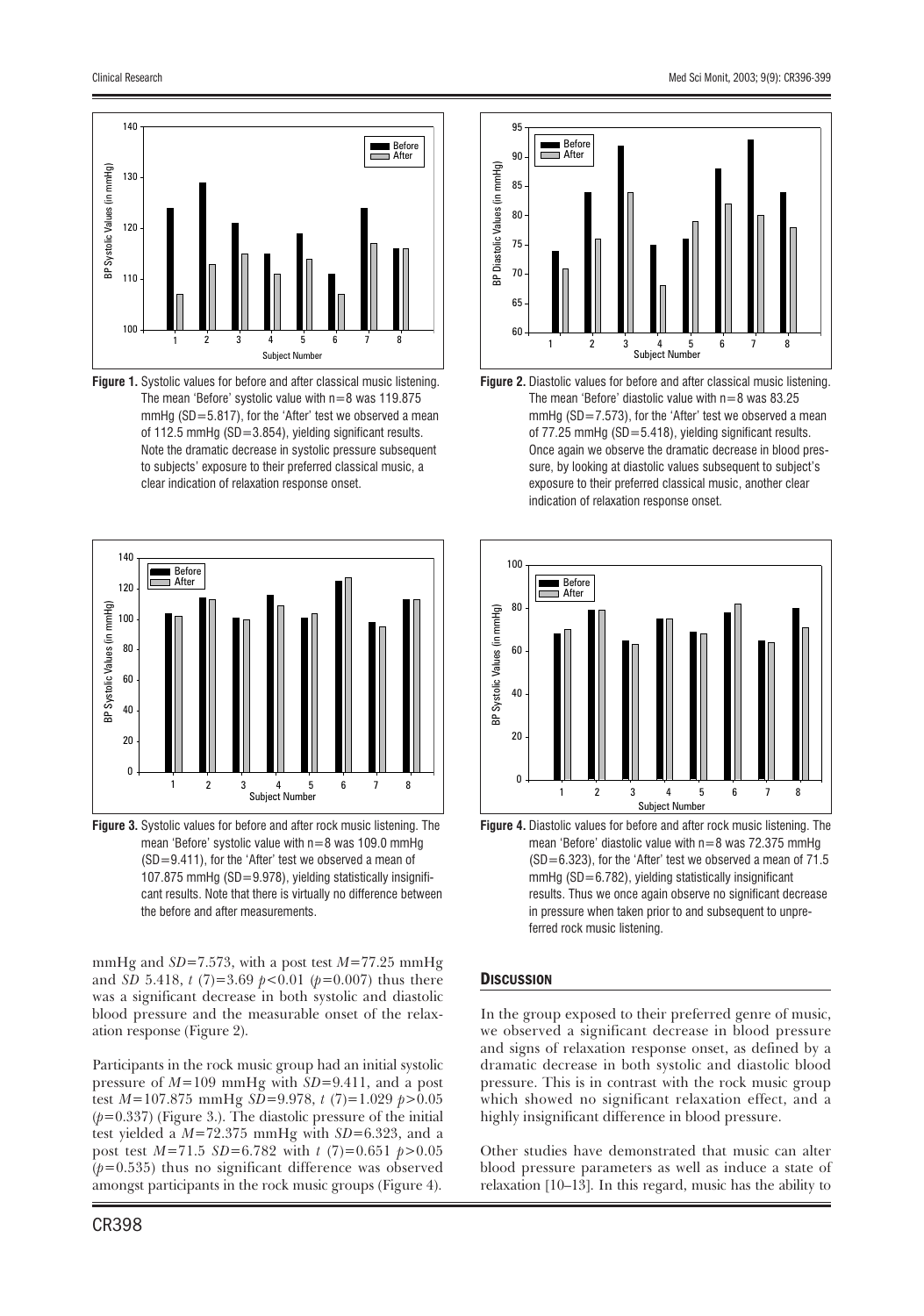be used as a therapeutic tool for lowering blood pressure as well as anxiety in individuals that may be hypertensive or suffer from anxiety disorders [12].

#### **CONCLUSIONS**

This study further demonstrates that the volunteer population of Long Island Conservatory students participating in the study already had knowledge of what genre of music would best relax them. It is our belief, that within the general population, many people do not have this self understanding. However, as noted by Allen and colleagues [12], many can be taught to recognize what type of stimulus relaxes them. This type of self help or realization, with the help of experts, promises to allow the bodies own healthy processes to emerge and promote a healthy state of being. In short, the study demonstrates that within our being is the power to modulate our own health. We further surmise that the pressures/stresses of everyday life divert our attention from these naturally occurring health promoting processes.

#### REFERENCES:

1. Savarimuthu D, Bunnell T: Links The effects of music on clients with learning disabilities: a literature review. Complement Ther Nurs Midwifery, 2002; 8(3): 160-5

- 2. Iwananga M, Moroki Y: Subjective and physiological responses to music stimuli controlled over activity and preference. Journal of Music Therapy, 1999; 36: 26-38
- 3. Blair RW, Thompson GM: Convergence of multiple sensory inputs onto neurons in the dorsolateral medulla in cats. Neuroscience, 1995; 67(3): 721-9
- 4. Reis DJ, Ledoux JE: Some central neural mechanisms governing resting and behaviorally coupled control of blood pressure. Circulation, 1987; 76(1 Pt 2): I2-9
- 5. Selye H: History of the Stress Concept. In L. Goldberger and S. Breznitz (Eds.), Handbook of Stress: Theoretical and clinical aspects, 1993; 2: 7-20 Free Press
- 6. Pervin LA, John OP: Personality Theory and Research (7<sup>th</sup> ed.) New York: John Wiley and Sons, Inc, 1997
- 7. Salamon E, Kim M, Beaulieu J, Stefano GB: Sound therapy induced relaxation: down regulating stress processes and pathologies. Med Sci Monit, 2003; 9(5): RA96-RA101
- 8. Palakanis KC, Denobile JW, Sweeney WB, Blankenship CL: Effect of music therapy on state anxiety in patients undergoing flexible sigmoidoscopy. Diseases of the Colon and Rectum, 1994; 37(5): 478-481
- 9. Miluk-Kolasa B, Matejek M, Stupnicki: The effects of music listening on changes in selected physiological parameters in adult presurgical patients. Journal of Music Therapy, 1996; 33: 208-218
- 10. Knight WEJ, Rickard NS: Relaxing music prevents stress induced increases in subjective anxiety, systolic blood pressure, and heart rate in healthy males and females. Journal of Music Therapy, 2001; 38: 254-272
- 11. Updike PL: Music Therapy for ICU patients. Dimensions of Critical Care Nursing, 1996; 9: 39-45
- 12. Allen K, Golden LH, Izzo JL Jr et al: Normalization of hypertensive responses during ambulatory surgical stress by perioperative music. Psychosom Med, 2001; 63(3): 487-92
- 13. Benson H: The relaxation response: therapeutic effect. Science, 1997; 278(5344): 1694-5